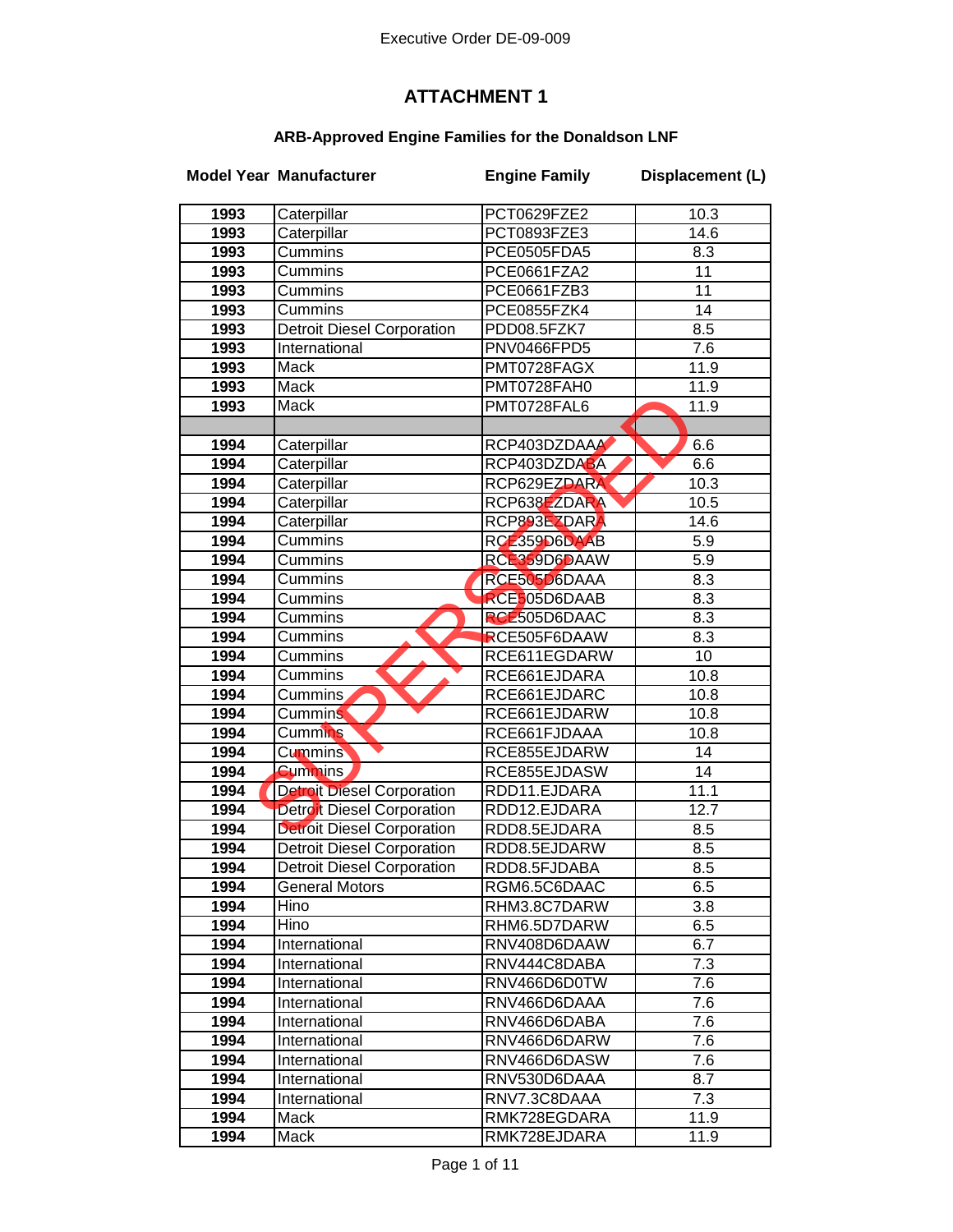|      | <b>Model Year Manufacturer</b>    | <b>Engine Family</b> | Displacement (L) |
|------|-----------------------------------|----------------------|------------------|
| 1994 | Mercedes Benz                     | RMB6.0D6DAAA         | 6                |
| 1994 | Mercedes Benz                     | RMB6.0D6DARA         | 6                |
| 1994 | Nissan                            | RND423D6DAAA         | $\overline{7}$   |
| 1994 | Perkins                           | RPK365D6DAAA         | $\overline{6}$   |
| 1994 | Volvo                             | RVT12.EJDBRA         | 12.1             |
| 1994 | Volvo                             | RVT6.7D6DBRA         | 6.7              |
|      |                                   |                      |                  |
| 1995 | Caterpillar                       | SCP403DZDAAA         | 6.6              |
| 1995 | Caterpillar                       | SCP403DZDABA         | 6.6              |
| 1995 | Caterpillar                       | SCP403DZDARK         | 6.6              |
| 1995 | Caterpillar                       | SCP442DZDARK         | 7.1              |
| 1995 | Caterpillar                       | SCP629EZDARK         | 10.3             |
| 1995 | Caterpillar                       | SCP629EZDARM         | 10.3             |
| 1995 | Caterpillar                       | SCP638EZDARA         | 10.5             |
| 1995 | Caterpillar                       | SCP729EZDARL         | 12               |
| 1995 | Caterpillar                       | SCP893EZDARK         | 14.6             |
| 1995 | Cummins                           | SCE359D6DAAA         | 5.9              |
| 1995 | Cummins                           | SCE359D6DAAW         | 5.9              |
| 1995 | Cummins                           | SCE505D6DAAA         | 8.3              |
| 1995 | Cummins                           | SCE505D6DAAW         | 8.3              |
| 1995 | Cummins                           | SCE505D6DABW         | 8.3              |
| 1995 | Cummins                           | SCE505F6DAAW         | 8.3              |
| 1995 | Cummins                           | SCE611EGDARW         | 10               |
| 1995 | Cummins                           | <b>SCE661EJDARA</b>  | 10.8             |
| 1995 | Cummins                           | <b>SCE661EJDARC</b>  | 10.8             |
| 1995 | Cummins                           | SCE661EJDARW         | 10.8             |
| 1995 | Cummins                           | SCE661EJDASW         | 10.8             |
| 1995 | Cummins                           | SCE661EJDATW         | 10.8             |
| 1995 | Cummins                           | SCE661FJDAAA         | 10.8             |
| 1995 | Cummins                           | SCE855EJDARA         | $\overline{14}$  |
| 1995 | <b>Cummins</b>                    | SCE855EJDARB         | $\overline{14}$  |
| 1995 | Cummins                           | SCE855EJDARW         | 14               |
| 1995 | <b>Cummins</b>                    | SCE855EJDASW         | 14               |
| 1995 | <b>Cummins</b>                    | SCE855EJDATW         | 14               |
| 1995 | <b>Detroit Diesel Corporation</b> | SDD11.EJDARA         | 11.1             |
| 1995 | <b>Detroit Diesel Corporation</b> | SDD12.EJDARA         | 12.7             |
| 1995 | <b>Detroit Diesel Corporation</b> | SDD8.5EJDABA         | 8.5              |
| 1995 | <b>Detroit Diesel Corporation</b> | SDD8.5EJDARA         | 8.5              |
| 1995 | <b>Detroit Diesel Corporation</b> | SDD8.5EJDARW         | 8.5              |
| 1995 | Hino                              | SHM3.8C7DARW         | 3.8              |
| 1995 | Hino                              | SHM6.5D7DARW         | 6.5              |
| 1995 | International                     | SNV444C8DOAA         | 7.3              |
| 1995 | International                     | SNV444C8DORA         | $\overline{7.3}$ |
| 1995 | International                     | SNV444C8DOSA         | $\overline{7.3}$ |
| 1995 | International                     | SNV466D6DARA         | 7.6              |
| 1995 | International                     | SNV466D6DASA         | 7.6              |
| 1995 | International                     | SNV466D6DATA         | 7.6              |
| 1995 | International                     | SNV466D8DARB         | 7.6              |
| 1995 | International                     | SNV466D8DASB         | 7.6              |
| 1995 | International                     | SNV466D8DATB         | 7.6              |
| 1995 | International                     | SNV530D6DARA         | 8.7              |
| 1995 | International                     | SNV530E6DASA         | 8.7              |
| 1995 | International                     | SNV530F6DATA         | 8.7              |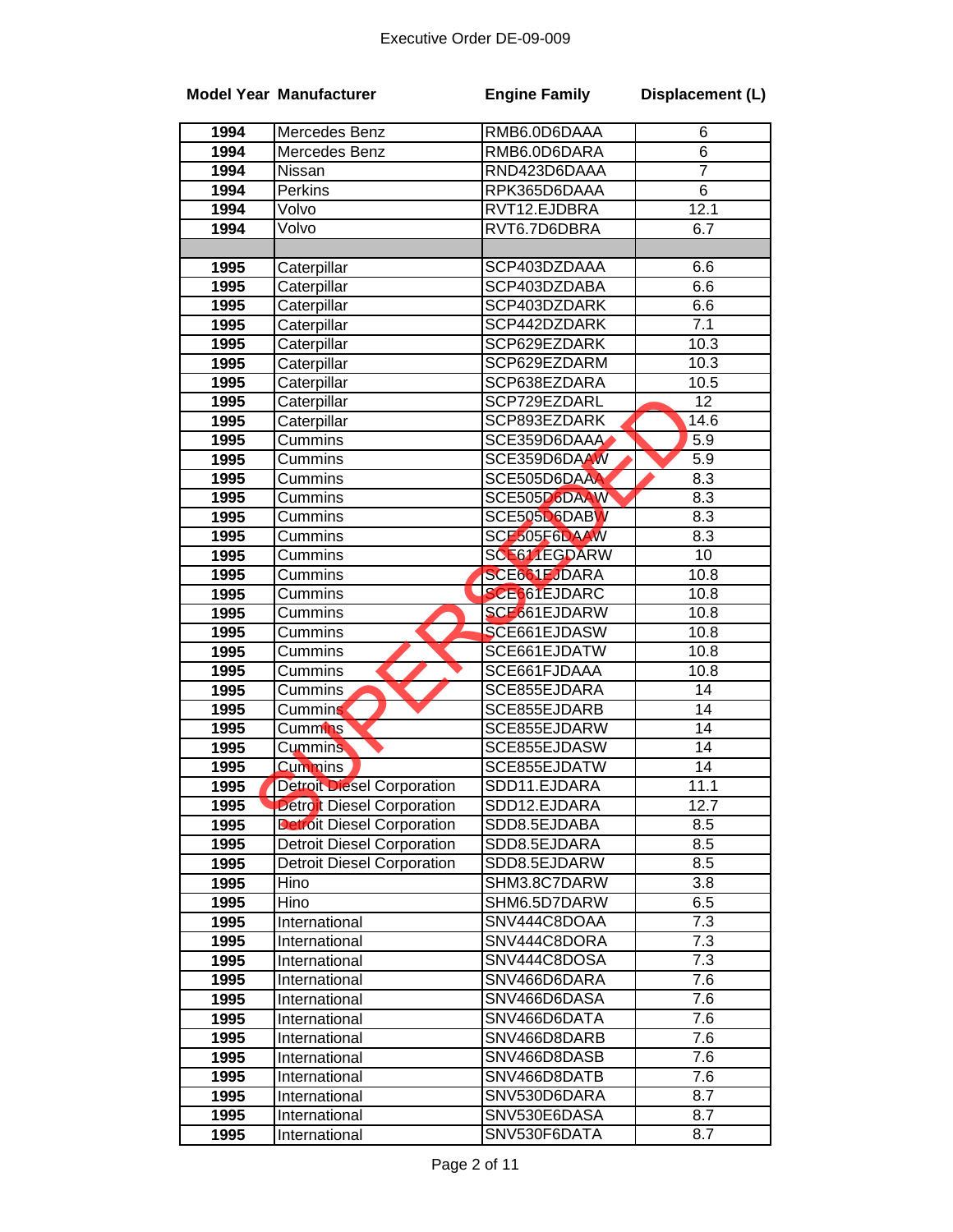|      | <b>Model Year Manufacturer</b>    | <b>Engine Family</b> | Displacement (L) |
|------|-----------------------------------|----------------------|------------------|
| 1995 | Isuzu                             | SSZ7.1D6DAAA         | 7.1              |
| 1995 | Mack                              | SMK728EGDARA         | 11.9             |
| 1995 | Mack                              | SMK728EJDARA         | 11.9             |
| 1995 | Mercedes Benz                     | SMB6.0D6DAAA         | 6                |
| 1995 | Mercedes Benz                     | SMB6.0D6DARA         | 6                |
| 1995 | Mitsubishi                        | SMT460D7DAAA         | $\overline{7.5}$ |
| 1995 | Nissan                            | SND423D6DAAA         | $\overline{7}$   |
| 1995 | Perkins                           | SPK365D6DAAA         | $\overline{6}$   |
| 1995 | Renault                           | SR3377D8DAAW         | 6.2              |
| 1995 | Renault                           | SR3377D8DABW         | 6.2              |
| 1995 | Volvo                             | SVT12.EJDBRA         | 12.1             |
| 1995 | Volvo                             | SVT6.7D6DBRA         | 6.7              |
| 1996 | Caterpillar                       | TCP403DZDAAA         | 6.6              |
| 1996 | Caterpillar                       | TCP403DZDABA         | 6.6              |
| 1996 | Caterpillar                       | TCP403DZDARK         | 6.6              |
| 1996 | Caterpillar                       | TCP442DZDAAK         | 7.1              |
| 1996 | Caterpillar                       | TCP442DZDARK         | 7.1              |
| 1996 | Caterpillar                       | TCP629EZDARK         | 10.3             |
| 1996 | Caterpillar                       | TCP629EZDARM         | 10.3             |
| 1996 | Caterpillar                       | TCP638EZDARA         | 10.5             |
| 1996 | Caterpillar                       | TCP729EZDARL         | $\overline{12}$  |
| 1996 | Caterpillar                       | TCP893EZDARK         | 14.6             |
| 1996 | Cummins                           | TCE359D6DAAA         | 5.9              |
| 1996 | Cummins                           | TCE359D6DABW         | $\overline{5.9}$ |
| 1996 | Cummins                           | <b>TCE505D6DAAA</b>  | 8.3              |
| 1996 | Cummins                           | <b>TCE505D6DAAW</b>  | 8.3              |
| 1996 | Cummins                           | TCE505D6DABW         | 8.3              |
| 1996 | Cummins                           | TCE661EJDARA         | 10.8             |
| 1996 | Cummins                           | TCE661EJDARB         | 10.8             |
| 1996 | <b>Cummins</b>                    | TCE661EJDARC         | 10.8             |
| 1996 | Cummins                           | TCE661EJDARW         | 10.8             |
| 1996 | <b>Cummins</b>                    | TCE661EJDASW         | 10.8             |
| 1996 | <b>Cummins</b>                    | TCE661EJDATW         | 10.8             |
| 1996 | Cummins                           | TCE661FJDABA         | 10.8             |
| 1996 | <b>Cummins</b>                    | TCE855EJDARA         | 14               |
| 1996 | <b>Cummins</b>                    | TCE855EJDARB         | 14               |
| 1996 | Cummins                           | TCE855EJDARW         | 14               |
| 1996 | Cummins                           | TCE855EJDASW         | 14               |
| 1996 | Cummins                           | TCE855EJDATW         | 14               |
| 1996 | <b>Detroit Diesel Corporation</b> | TDD11.EJDARA         | 11.1             |
| 1996 | <b>Detroit Diesel Corporation</b> | TDD12.EJDARA         | 12.7             |
| 1996 | <b>Detroit Diesel Corporation</b> | TDD12.EJDATW         | 12               |
| 1996 | <b>Detroit Diesel Corporation</b> | TDD8.5EJDARA         | 8.5              |
| 1996 | <b>Detroit Diesel Corporation</b> | TDD8.5EJDARW         | 8.5              |
| 1996 | <b>Detroit Diesel Corporation</b> | TDD8.5FJDABA         | 8.5              |
| 1996 | <b>General Motors</b>             | TGM6.5C6DABA         | 6.5              |
| 1996 | Hino                              | THM3.8C7DARW         | 3.8              |
| 1996 | Hino                              | THM6.5D7DARW         | 6.5              |
| 1996 | International                     | TNV444C8DORA         | 7.3              |
| 1996 | International                     | TNV444C8DOSA         | 7.3              |
| 1996 | International                     | TNV466D6DATB         | 7.6              |
| 1996 | International                     | TNV466D8DARB         | 7.6              |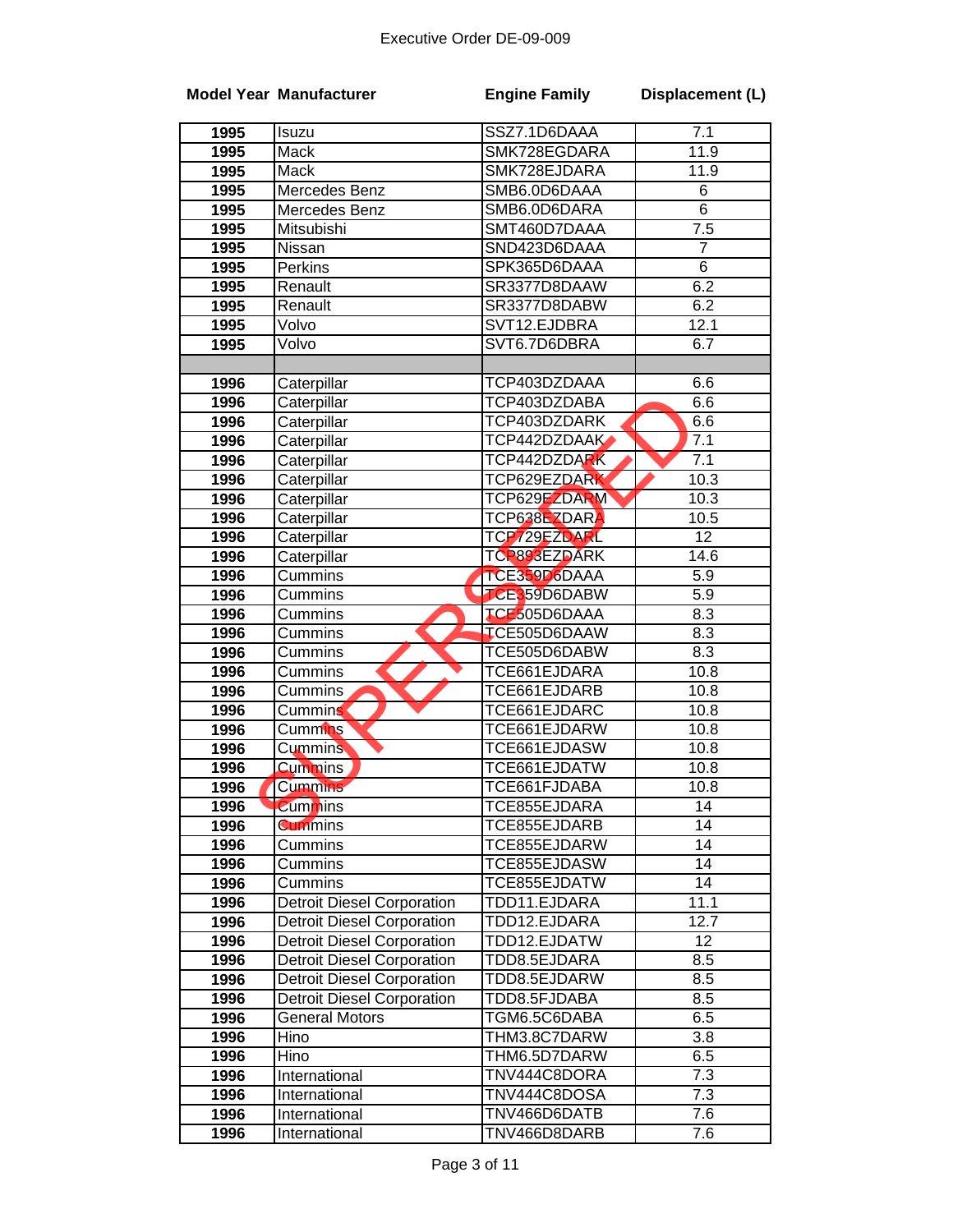|      | <b>Model Year Manufacturer</b>    | <b>Engine Family</b>       | Displacement (L) |
|------|-----------------------------------|----------------------------|------------------|
| 1996 | International                     | TNV466D8DATB               | 7.6              |
| 1996 | International                     | TNV530D6DARA               | 8.7              |
| 1996 | International                     | TNV530D8DARA               | 8.7              |
| 1996 | International                     | TNV530E6DASA               | 8.7              |
| 1996 | International                     | TNV530E8DASA               | 8.7              |
| 1996 | International                     | TNV7.3B8DOAA               | 7.3              |
| 1996 | International                     | TNV7.3C8DAAA               | 7.3              |
| 1996 | Isuzu                             | TSZ7.1D6DAAA               | 7.1              |
| 1996 | Mack                              | TMK728EGDARA               | 11.9             |
| 1996 | Mack                              | TMK728EJDARA               | 11.9             |
| 1996 | Mitsubishi                        | TMT358D7DBAA               | 5.9              |
| 1996 | Mitsubishi                        | TMT460D7DBAA               | $\overline{7.5}$ |
| 1996 | Nissan                            | TND423D6DAAA               | 6.9              |
| 1996 | Perkins                           | TPK365D6DAAA               | $\overline{6}$   |
| 1996 | Renault                           | TR3377D8DAAW               | 6.2              |
| 1996 | Renault                           | TR3377D8DABW               | 6.2              |
| 1996 | Volvo                             | TVT12.EJDBRA               | 12.1             |
| 1996 | Volvo                             | TVT6.7D6DBRA               | 6.7              |
|      |                                   |                            |                  |
| 1997 | Caterpillar                       | VCP403DZDAAA               | 6.6              |
| 1997 | Caterpillar                       | VCP403DZDAB <mark>A</mark> | 6.6              |
| 1997 | Caterpillar                       | VCP403DZDARK               | 6.6              |
| 1997 | Caterpillar                       | VCP442DZDAAK               | 7.1              |
| 1997 | Caterpillar                       | VCP442DZDARK               | 7.1              |
| 1997 | Caterpillar                       | <b>VCP629EZDARK</b>        | 10.3             |
| 1997 | Caterpillar                       | VCP629EZDARX               | 10.3             |
| 1997 | Caterpillar                       | VCP638EZDARA               | 10.5             |
| 1997 | Caterpillar                       | VCP729EZDARX               | $\overline{12}$  |
| 1997 | Caterpillar                       | VCP893EZDARA               | 14.6             |
| 1997 | Caterpillar                       | VCP893EZDARX               | 14.6             |
| 1997 | Caterpillar                       | VCP967EZDARK               | 15.8             |
| 1997 | Cummins <sup>®</sup>              | VCE359D6DAAA               | $\overline{5.9}$ |
| 1997 | <b>Cummins</b>                    | VCE359D6DABW               | 5.9              |
| 1997 | <b>Cummins</b>                    | VCE359DJDARA               | 5.9              |
| 1997 | Cummins                           | VCE505D6DAAA               | 8.3              |
| 1997 | <b>Cummins</b>                    | VCE505D6DAAW               | 8.3              |
| 1997 | <b>Cummins</b>                    | VCE505D6DABW               | 8.3              |
| 1997 | Cummins                           | VCE661EJDARB               | 10.8             |
| 1997 | Cummins                           | VCE661EJDARC               | 10.8             |
| 1997 | Cummins                           | VCE661EJDASA               | 10.8             |
| 1997 | Cummins                           | VCE661EJDATW               | 10.8             |
| 1997 | Cummins                           | VCE661FJDABA               | 10.8             |
| 1997 | Cummins                           | VCE855EJDARA               | 14               |
| 1997 | Cummins                           | VCE855EJDARB               | $\overline{14}$  |
| 1997 | Cummins                           | VCE855EJDARC               | $\overline{14}$  |
| 1997 | Cummins                           | VCE855EJDATW               | 14               |
| 1997 | <b>Detroit Diesel Corporation</b> | VDD11.EJDARA               | 11.1             |
| 1997 | <b>Detroit Diesel Corporation</b> | VDD12.EJDARA               | 12.7             |
| 1997 | <b>Detroit Diesel Corporation</b> | VDD12.EJDATA               | 12               |
| 1997 | <b>Detroit Diesel Corporation</b> | VDD3.8C8DABA               | 3.8              |
| 1997 | <b>Detroit Diesel Corporation</b> | VDD8.5EJDARA               | 8.5              |
| 1997 | Detroit Diesel Corporation        | VDD8.5FJDABA               | 8.5              |
| 1997 | <b>General Motors</b>             | VGM6.5C6DAAA               | 6.5              |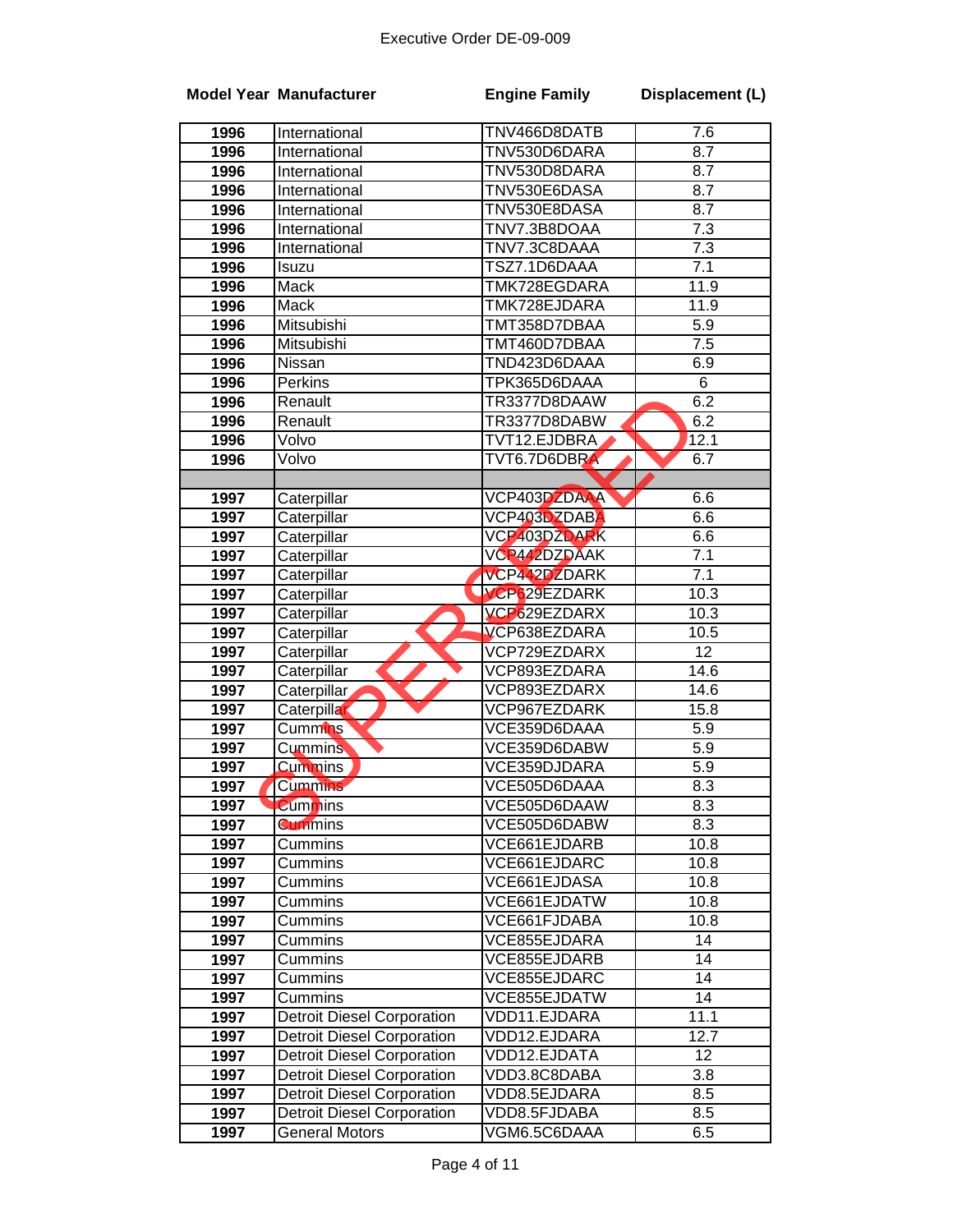|      | <b>Model Year Manufacturer</b>    | <b>Engine Family</b>       | Displacement (L) |
|------|-----------------------------------|----------------------------|------------------|
| 1997 | <b>General Motors</b>             | VGM6.5C6DABA               | 6.5              |
| 1997 | <b>General Motors</b>             | VGM6.5C6DARW               | 6.5              |
| 1997 | Hino                              | VHM8.0DHDARA               | 8                |
| 1997 | International                     | VNV444C8DARW               | $\overline{7.3}$ |
| 1997 | International                     | VNV444C8DASW               | $7.\overline{3}$ |
| 1997 | International                     | VNV466D6DARA               | 7.6              |
| 1997 | International                     | VNV466D8DARW               | 7.6              |
| 1997 | International                     | VNV466D8DASA               | 7.6              |
| 1997 | International                     | VNV530D6DARA               | 8.7              |
| 1997 | International                     | VNV530D8DARA               | 8.7              |
| 1997 | International                     | VNV530E6DASA               | 8.7              |
| 1997 | International                     | VNV530E8DASA               | 8.7              |
| 1997 | International                     | VNV7.3C8DAAA               | $\overline{7.3}$ |
| 1997 | International                     | VNV7.3C8DAAW               | $\overline{7.3}$ |
| 1997 | International                     | VNV7.3W8DOAK               | $\overline{7.3}$ |
| 1997 | Isuzu                             | VSZ7.1D6DAAA               | 7.1              |
| 1997 | Isuzu                             | VSZ7.1D6DAAW               | 7.1              |
| 1997 | Mack                              | VMK728EGDARA               | 11.9             |
| 1997 | Mack                              | VMK728EJDARA               | 11.9             |
| 1997 | <b>Mack</b>                       | <b>VMK728EJDAYW</b>        | 11.9             |
| 1997 | Mitsubishi                        | VMT358D7DBA <mark>A</mark> | 5.9              |
| 1997 | Mitsubishi                        | VMT460D7DBAA               | 7.5              |
| 1997 | Nissan                            | VND423D6DAAA               | 6.9              |
| 1997 | Renault                           | <b>VR3377D8DAAW</b>        | 6.2              |
| 1997 | Renault                           | VR3377D8DABW               | 6.2              |
| 1997 | Volvo                             | <b>WT12.EJDBRA</b>         | 12.1             |
| 1997 | Volvo                             | VVT6.7D6DBRA               | 6.7              |
|      |                                   |                            |                  |
| 1998 | Caterpillar                       | WCPXH0442HRK               | 7.2              |
| 1998 | Caterpillar                       | WCPXH0442HSK               | $\overline{7.2}$ |
| 1998 | Caterpillar                       | WCPXH0629ERK               | 10.3             |
| 1998 | <b>Caterpillar</b>                | WCPXH0729ERK               | 12               |
| 1998 | Caterpillar                       | WCPXH0893ERK               | 14.6             |
| 1998 | <b>Caterpillar</b>                | WCPXH0967ERK               | 15.9             |
| 1998 | <b>Cummins</b>                    | WCEXH0359BAD               | 5.9              |
| 1998 | <b>Cummins</b>                    | WCEXH0359BAE               | 5.9              |
| 1998 | <b>Cummins</b>                    | WCEXH0505CAC               | 8.3              |
| 1998 | Cummins                           | WCEXH0505CAD               | 8.3              |
| 1998 | Cummins                           | WCEXH0505CAE               | 8.3              |
| 1998 | Cummins                           | WCEXH0505CAF               | 8.3              |
| 1998 | Cummins                           | WCEXH0661MAA               | 10.8             |
| 1998 | Cummins                           | WCEXH0661MAB               | 10.8             |
| 1998 | Cummins                           | WCEXH0661MAC               | 10.8             |
| 1998 | Cummins                           | WCEXH0661MAD               | 10.8             |
| 1998 | Cummins                           | WCEXH0661MAE               | 10.8             |
| 1998 | Cummins                           | WCEXH0855NAA               | 14               |
| 1998 | Cummins                           | WCEXH0855NAB               | 14               |
| 1998 | Cummins                           | WCEXH0855NAC               | 14               |
| 1998 | Cummins                           | WCEXH0912XAA               | $\overline{15}$  |
| 1998 | <b>Detroit Diesel Corporation</b> | WDDXH03.8C1C               | 3.8              |
| 1998 | <b>Detroit Diesel Corporation</b> | WDDXH08.5EJD               | 8.5              |
| 1998 | <b>Detroit Diesel Corporation</b> | WDDXH08.5FJC               | 8.5              |
| 1998 | <b>Detroit Diesel Corporation</b> | WDDXH11.1EHD               | 11.1             |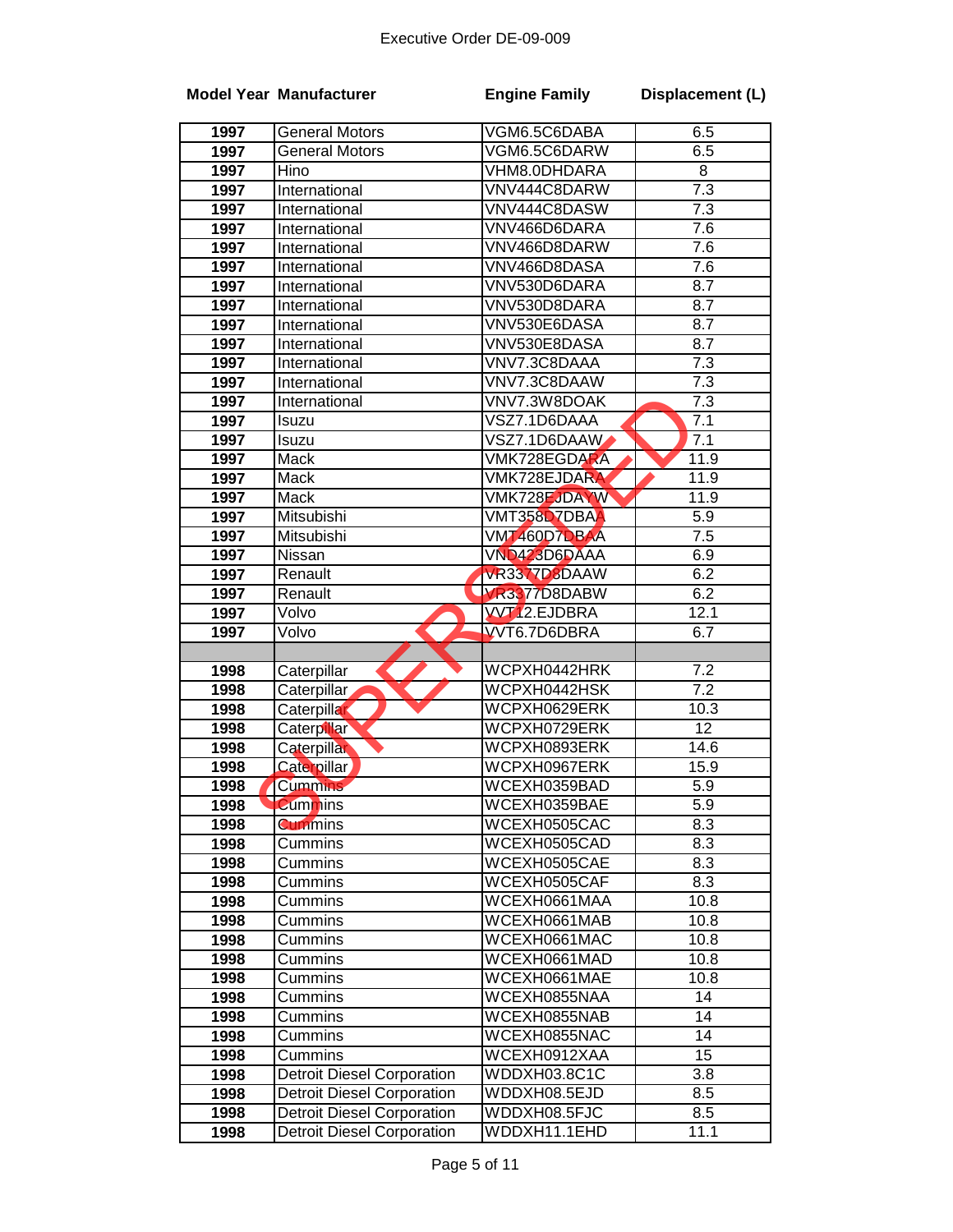|      | <b>Model Year Manufacturer</b>    | <b>Engine Family</b> | Displacement (L) |
|------|-----------------------------------|----------------------|------------------|
| 1998 | <b>Detroit Diesel Corporation</b> | WDDXH12.7EGD         | 12.7             |
| 1998 | <b>General Motors</b>             | WGMXH06.5522         | 6.5              |
| 1998 | <b>General Motors</b>             | WGMXH06.5523         | 6.5              |
| 1998 | Hino                              | WHMXH08.0JTR         | $\overline{5.3}$ |
| 1998 | International                     | WNVXH0444CCB         | 7.3              |
| 1998 | International                     | WNVXH0444CCD         | 7.3              |
| 1998 | International                     | WNVXH0466CCB         | 7.6              |
| 1998 | International                     | WNVXH0466CCD         | 7.6              |
| 1998 | International                     | WNVXH0530CCB         | 8.7              |
| 1998 | International                     | WNVXH0530CCD         | $\overline{8.7}$ |
| 1998 | Isuzu                             | WSZXH07.84RA         | $\overline{7.8}$ |
| 1998 | Mack                              | <b>WMKXH11.9E51</b>  | 11.9             |
| 1998 | Mack                              | <b>WMKXH11.9E52</b>  | 11.9             |
| 1998 | Mack                              | WMKXH11.9E53         | 11.9             |
| 1998 | Mercedes Benz                     | WMBXH4.25DJA         | $\overline{4.2}$ |
| 1998 | Nissan                            | WNDXH06.9FAB         | 6.9              |
| 1998 | Volvo                             | WVTXH07.350S         | 7.3              |
| 1998 | Volvo                             | <b>WVTXH12.150S</b>  | 12.1             |
|      |                                   |                      |                  |
| 1999 | Caterpillar                       | XCPXH0442HRK         | $7.\overline{2}$ |
| 1999 | Caterpillar                       | XCPXH0442HSK         | $\overline{7.2}$ |
| 1999 | Caterpillar                       | XCPXH0629ERK         | 10.3             |
| 1999 | Caterpillar                       | XCPXH0729ERK         | $\overline{12}$  |
| 1999 | Caterpillar                       | XCPXH0893ERK         | 14.6             |
| 1999 | Caterpillar                       | <b>XCPXH0967ERK</b>  | 15.8             |
| 1999 | Cummins                           | XCEXH0359BAI         | 5.9              |
| 1999 | Cummins                           | XCEXH0359BAJ         | 5.9              |
| 1999 | Cummins                           | XCEXH0359BAK         | $\overline{5.9}$ |
| 1999 | Cummins                           | XCEXH0505CAC         | $\overline{8.3}$ |
| 1999 | Cummins                           | XCEXH0505CAD         | 8.3              |
| 1999 | <b>Cummins</b>                    | XCEXH0505CAE         | 8.3              |
| 1999 | Cummins                           | XCEXH0505CAF         | 8.3              |
| 1999 | Cummins                           | XCEXH0661MAC         | 10.8             |
| 1999 | <b>Cummins</b>                    | XCEXH0661MAG         | 10.8             |
| 1999 | <b>Cummins</b>                    | XCEXH0661MAH         | 10.8             |
| 1999 | <b>Cummins</b>                    | XCEXH0661MAI         | 10.8             |
| 1999 | <b>Cummins</b>                    | XCEXH0855NAD         | 14               |
| 1999 | Cummins                           | XCEXH0855NAE         | 14               |
| 1999 | Cummins                           | XCEXH0855NAF         | 14               |
| 1999 | Cummins                           | XCEXH0912XAB         | 14.9             |
| 1999 | Cummins                           | XCEXH0912XAD         | 14.9             |
| 1999 | Daimler Benz                      | XMBXH4.25DJA         | $\overline{4.2}$ |
| 1999 | Daimler Benz                      | XMBXH6.37DJA         | 6.3              |
| 1999 | Detroit Diesel Corporation        | XDDXH03.8C1N         | 3.8              |
| 1999 | <b>Detroit Diesel Corporation</b> | XDDXH08.5EJL         | 8.5              |
| 1999 | <b>Detroit Diesel Corporation</b> | XDDXH08.5FJN         | 8.5              |
| 1999 | <b>Detroit Diesel Corporation</b> | XDDXH11.1EHL         | 11.1             |
| 1999 | <b>Detroit Diesel Corporation</b> | XDDXH12.7EGL         | 12.7             |
| 1999 | <b>Detroit Diesel Corporation</b> | XDDXH14.0ELL         | 14               |
| 1999 | <b>General Motors</b>             | XGMXH06.5523         | 6.5              |
| 1999 | Hino                              | XHMXH08.0JTR         | 8                |
| 1999 | International                     | XNVXH0444ANA         | 7.3              |
| 1999 | International                     | XNVXH0444ANB         | 7.3              |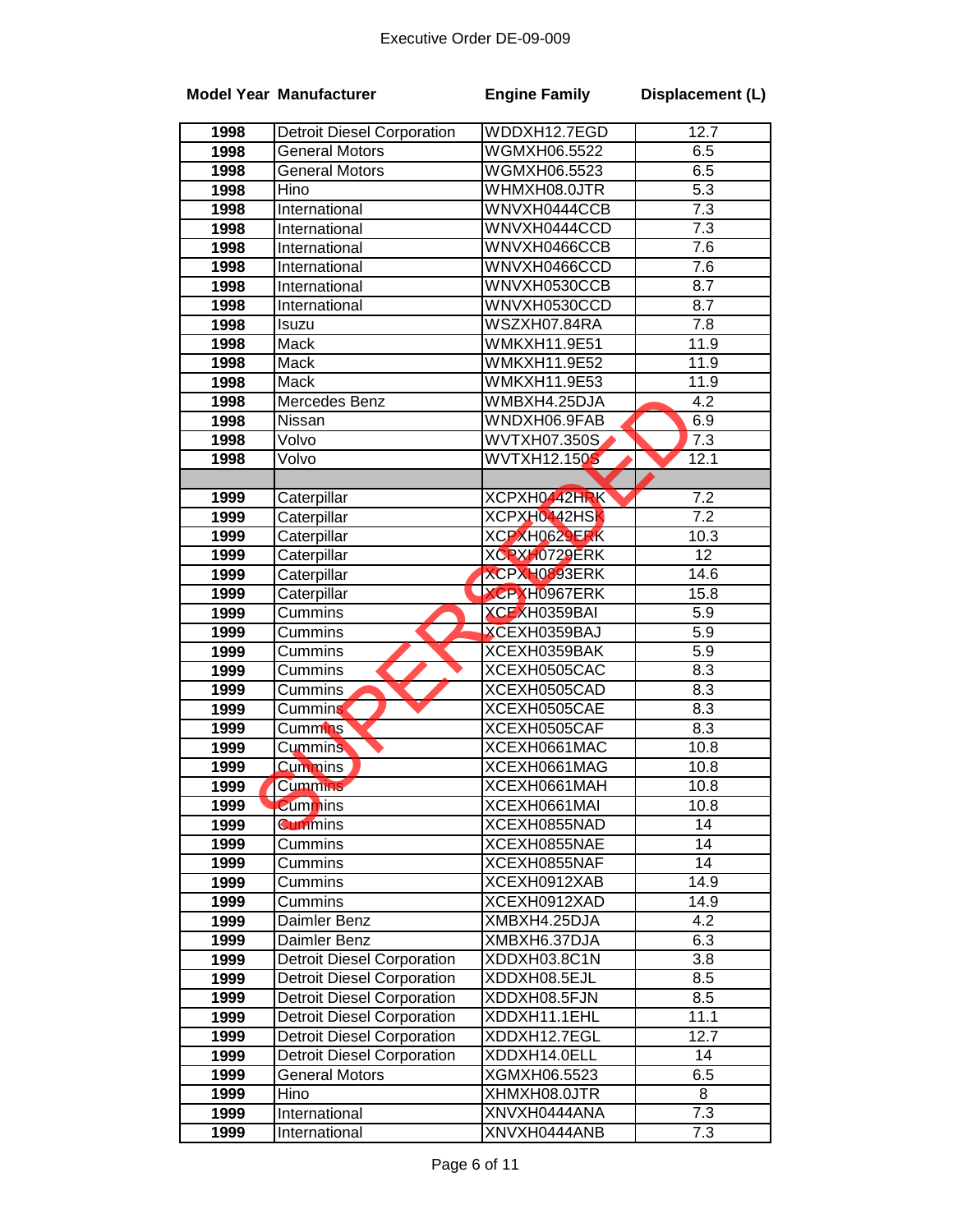|      | <b>Model Year Manufacturer</b>    | <b>Engine Family</b> | Displacement (L) |
|------|-----------------------------------|----------------------|------------------|
| 1999 | International                     | XNVXH0466ANA         | 7.6              |
| 1999 | International                     | XNVXH0466ANB         | 7.6              |
| 1999 | International                     | XNVXH0530ACT         | 8.6              |
| 1999 | International                     | XNVXH0530ANA         | 8.6              |
| 1999 | International                     | XNVXH0530ANB         | 8.6              |
| 1999 | International                     | XNVXH07.3ACA         | 7.3              |
| 1999 | International                     | XNVXH07.3ANE         | 7.3              |
| 1999 | Isuzu                             | XSZXH07.84RA         | 7.8              |
| 1999 | Mack                              | XMKXH11.9E54         | 11.9             |
| 1999 | Mitsubishi                        | XMTXH05.8D6A         | 5.8              |
| 1999 | Mitsubishi                        | XMTXH07.5D6A         | 7.5              |
| 1999 | Nissan                            | XNDXH04.6FAB         | 4.6              |
| 1999 | Nissan                            | XNDXH06.9FAB         | 6.9              |
| 1999 | Renault                           | XR3XH0377KWC         | 6.2              |
| 1999 | Renault                           | XR3XH0377LWC         | 6.2              |
| 1999 | Volvo                             | <b>XVTXH07.350S</b>  | $\overline{7.3}$ |
| 1999 | Volvo                             | <b>XVTXH07.399B</b>  | $\overline{7.3}$ |
| 1999 | Volvo                             | <b>XVTXH12.150S</b>  | 12.1             |
|      |                                   |                      |                  |
| 2000 | Caterpillar                       | YCPXH0442HRK         | $\overline{7.2}$ |
| 2000 | Caterpillar                       | YCPXH0629ERK         | 10.3             |
| 2000 | Caterpillar                       | YCPXH0729ERK         | 12               |
| 2000 | Caterpillar                       | YCPXH0893ERK         | 14.6             |
| 2000 | Caterpillar                       | YCPXH0967ERK         | 15.9             |
| 2000 | Cummins                           | YCEXH0359BAI         | $\overline{5.9}$ |
| 2000 | Cummins                           | YCEXH0359BAO         | $\overline{5.9}$ |
| 2000 | Cummins                           | YCEXH0359BAP         | $\overline{5.9}$ |
| 2000 | Cummins                           | YCEXH0505CAF         | 8.3              |
| 2000 | Cummins                           | YCEXH0505CAG         | 8.3              |
| 2000 | Cummins                           | YCEXH0505CAH         | 8.3              |
| 2000 | Cummins                           | YCEXH0505CAI         | 8.3              |
| 2000 | Cummins                           | YCEXH0540LAA         | 8.8              |
| 2000 | <b>Cummins</b>                    | YCEXH0661MAG         | 10.8             |
| 2000 | <b>Cummins</b>                    | YCEXH0661MAH         | 10.8             |
| 2000 | Cummins <sup>®</sup>              | YCEXH0661MAI         | 10.8             |
| 2000 | <b>Cummins</b>                    | YCEXH0855NAD         | 14               |
| 2000 | <b>Cummins</b>                    | YCEXH0855NAE         | 14               |
| 2000 | Cummins                           | YCEXH0855NAF         | 14               |
| 2000 | Cummins                           | YCEXH0912XAC         | 14.9             |
| 2000 | Cummins                           | YCEXH0912XAD         | 14.9             |
| 2000 | Cummins                           | YCEXH0912XAE         | 14.9             |
| 2000 | DaimlerChrysler                   | YMBXH4.25DJA         | 4.3              |
| 2000 | DaimlerChrysler                   | YMBXH6.37DJA         | 6.4              |
| 2000 | <b>Detroit Diesel Corporation</b> | YDDXH03.8C1N         | 3.8              |
| 2000 | <b>Detroit Diesel Corporation</b> | YDDXH08.5EJB         | 8.5              |
| 2000 | <b>Detroit Diesel Corporation</b> | YDDXH08.5EJL         | 8.5              |
| 2000 | <b>Detroit Diesel Corporation</b> | YDDXH08.5FJN         | 8.5              |
| 2000 | <b>Detroit Diesel Corporation</b> | YDDXH12.7EGL         | 12.7             |
| 2000 | <b>Detroit Diesel Corporation</b> | YDDXH14.0ELL         | 14               |
| 2000 | Hino                              | YHMXH05.3JTD         | $\overline{5.3}$ |
| 2000 | Hino                              | YHMXH08.0JTP         | 8.0              |
| 2000 | Hino                              | YHMXH08.0JTR         | 8.0              |
| 2000 | International                     | YNVXH0444ACT         | 7.3              |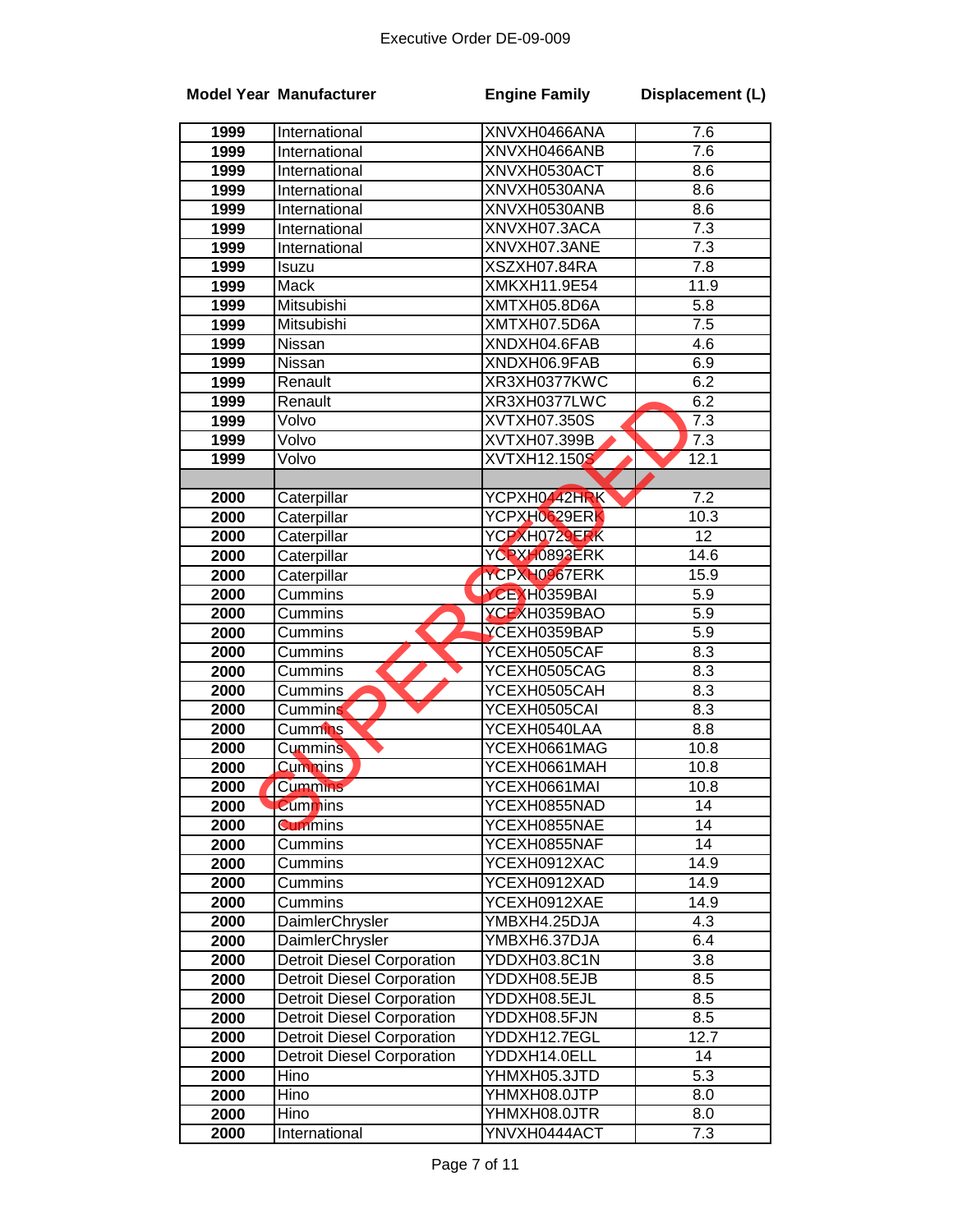|      | <b>Model Year Manufacturer</b> | <b>Engine Family</b> | Displacement (L)  |
|------|--------------------------------|----------------------|-------------------|
| 2000 | International                  | YNVXH0444ANA         | 7.3               |
| 2000 | International                  | YNVXH0444ANB         | 7.3               |
| 2000 | International                  | YNVXH0444ANC         | 7.3               |
| 2000 | International                  | YNVXH0466ANA         | 7.6               |
| 2000 | International                  | YNVXH0466ANB         | 7.6               |
| 2000 | International                  | YNVXH0530ACT         | 8.7               |
| 2000 | International                  | YNVXH0530ANA         | 8.7               |
| 2000 | International                  | YNVXH0530ANB         | 8.7               |
| 2000 | International                  | YNVXH07.3ANA         | 7.3               |
| 2000 | Isuzu                          | YSZXH07.84RA         | 7.8               |
| 2000 | Mack                           | YMKXH11.9E56         | 11.9              |
| 2000 | Mack                           | YMKXH11.9V57         | 11.9              |
| 2000 | Mitsubishi                     | YMTXH05.8D6A         | 5.8               |
| 2000 | Mitsubishi                     | YMTXH07.5D6A         | $\overline{7.5}$  |
| 2000 | <b>Nissan</b>                  | YNDXH04.6FAB         | 4.6               |
| 2000 | Nissan                         | YNDXH06.9FAB         | 6.9               |
| 2000 | Renault                        | YR3XH0377KWC         | 6.2               |
| 2000 | Volvo                          | YVTXH07.350S         | 7.3               |
| 2000 | Volvo                          | <b>YVTXH12.150S</b>  | 12.1              |
|      |                                |                      |                   |
| 2001 | Caterpillar                    | 1CPXH0442HAK         | 7.2               |
| 2001 | Caterpillar                    | 1CPXH0442HBK         | $\overline{7.2}$  |
| 2001 | Caterpillar                    | 1CPXH0442HRK         | $\overline{7.2}$  |
| 2001 | Caterpillar                    | 1CPXH0629ERK         | 10.3              |
| 2001 | Caterpillar                    | <b>ICPXH0729ERK</b>  | $\overline{12}$   |
| 2001 | Caterpillar                    | 1CPXH0893ERK         | $\overline{14.7}$ |
| 2001 | Caterpillar                    | 1CPXH0967ERK         | 15.9              |
| 2001 | Cummins                        | 1CEXH0239BAD         | 3.9               |
| 2001 | Cummins                        | 1CEXH0239BAE         | 3.9               |
| 2001 | Cummins                        | 1CEXH0359BAO         | 5.9               |
| 2001 | Cummins                        | 1CEXH0359BAU         | 5.9               |
| 2001 | Cummins                        | 1CEXH0359BAV         | 5.9               |
| 2001 | <b>Cummins</b>                 | 1CEXH0505CAM         | 8.3               |
| 2001 | <b>Cummins</b>                 | 1CEXH0505CAN         | 8.3               |
| 2001 | <b>Cummins</b>                 | 1CEXH0505CAO         | 8.3               |
| 2001 | <b>Cummins</b>                 | 1CEXH0505CAP         | 8.3               |
| 2001 | <b>Cummins</b>                 | 1CEXH0540LAA         | 8.9               |
| 2001 | Cummins                        | 1CEXH0540LAB         | 8.9               |
| 2001 | Cummins                        | 1CEXH0540LAC         | 8.8               |
| 2001 | Cummins                        | 1CEXH0661MAP         | 10.9              |
| 2001 | Cummins                        | 1CEXH0661MAQ         | 10.9              |
| 2001 | Cummins                        | 1CEXH0661MAR         | 10.9              |
| 2001 | Cummins                        | 1CEXH0855NAD         | 14                |
| 2001 | Cummins                        | 1CEXH0855NAE         | 14                |
| 2001 | Cummins                        | 1CEXH0855NAF         | 14                |
| 2001 | Cummins                        | 1CEXH0912XAC         | 15                |
| 2001 | Cummins                        | 1CEXH0912XAD         | 15                |
| 2001 | Cummins                        | 1CEXH0912XAE         | 15                |
| 2001 | DaimlerChrysler                | 1MBXH12.0DJA         | 12                |
| 2001 | DaimlerChrysler                | 1MBXH12.8DJA         | 12.8              |
| 2001 | DaimlerChrysler                | 1MBXH4.25DJA         | 4.25              |
| 2001 | DaimlerChrysler                | 1MBXH6.37DJA         | 6.37              |
| 2001 | <b>DaimlerChrysler</b>         | 1MBXH6.37DJC         | 6.37              |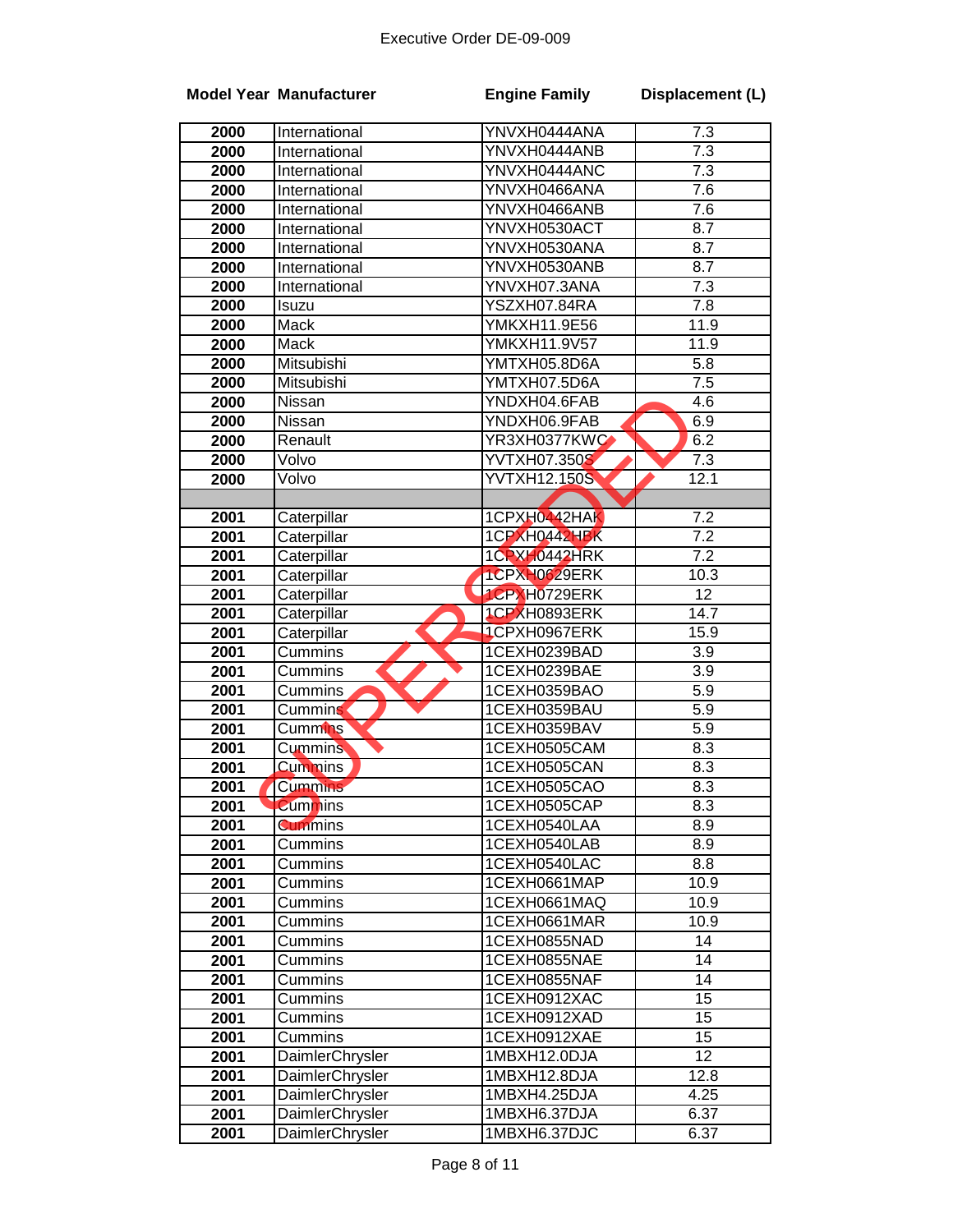|      | <b>Model Year Manufacturer</b>    | <b>Engine Family</b> | Displacement (L) |
|------|-----------------------------------|----------------------|------------------|
| 2001 | <b>Detroit Diesel Corporation</b> | 1DDXH08.5EJB         | 8.5              |
| 2001 | <b>Detroit Diesel Corporation</b> | 1DDXH08.5EJL         | 8.5              |
| 2001 | <b>Detroit Diesel Corporation</b> | 1DDXH12.7EGL         | 12.7             |
| 2001 | <b>Detroit Diesel Corporation</b> | 1DDXH14.0ELL         | 14               |
| 2001 | <b>Hino</b>                       | 1HMXH05.3JTD         | $\overline{5.3}$ |
| 2001 | Hino                              | 1HMXH08.0JTP         | 8                |
| 2001 | Hino                              | 1HMXH08.0JTR         | $\overline{8}$   |
| 2001 | International                     | 1NVXH0444ANA         | $\overline{7.3}$ |
| 2001 | International                     | 1NVXH0444ANB         | 7.3              |
| 2001 | International                     | 1NVXH0444ANC         | $\overline{7.3}$ |
| 2001 | International                     | 1NVXH0466ANA         | 7.6              |
| 2001 | International                     | 1NVXH0466ANB         | 7.6              |
| 2001 | International                     | 1NVXH0530ACT         | 8.7              |
| 2001 | International                     | 1NVXH0530ANA         | $\overline{8.7}$ |
| 2001 | International                     | 1NVXH0530ANB         | 8.7              |
| 2001 | International                     | 1NVXH07.3ACE         | 7.3              |
| 2001 | International                     | 1NVXH07.3ANA         | $\overline{7.3}$ |
| 2001 | Mack                              | 1MKXH11.9H56         | 11.9             |
| 2001 | <b>Mack</b>                       | 1MKXH11.9H59         | 11.9             |
| 2001 | Mack                              | 1MKXH11.9V57         | 11.9             |
| 2001 | Mack                              | 1MKXH1 9V60          | 11.9             |
| 2001 | Mack                              | 1MKXH11.9V61         | 11.9             |
| 2001 | Mitsubishi                        | 1MTXH04.8M5A         | 4.8              |
| 2001 | Mitsubishi                        | 1MTXH05.8D6A         | 5.8              |
| 2001 | Mitsubishi                        | <b>1MTXH07.5D6A</b>  | 7.5              |
| 2001 | Nissan                            | 1NDXH04.6FAB         | 4.6              |
| 2001 | Nissan                            | 1NDXH06.9FAB         | 6.9              |
| 2001 | Volvo                             | 1VTXH07.350S         | 7.3              |
| 2001 | Volvo                             | 1VTXH12.150S         | 12.1             |
|      |                                   |                      |                  |
| 2002 | Caterpillar                       | 2CPXH0442HAK         | 7.2              |
| 2002 | <b>Caterpillar</b>                | 2CPXH0442HBV         | 7.2              |
| 2002 | Caterpillar                       | 2CPXH0442HBX         | 7.2              |
| 2002 | <b>Caterpillar</b>                | 2CPXH0442HRK         | 7.2              |
| 2002 | Caterpillar                       | 2CPXH0629EBX         | 10.3             |
| 2002 | Caterpillar                       | 2CPXH0629ERK         | 10.3             |
| 2002 | Caterpillar                       | 2CPXH0729EBX         | 12 <sup>2</sup>  |
| 2002 | Caterpillar                       | 2CPXH0729ERK         | 12               |
| 2002 | Caterpillar                       | 2CPXH0893EBX         | 14.6             |
| 2002 | Caterpillar                       | 2CPXH0893ERK         | 14.6             |
| 2002 | Caterpillar                       | 2CPXH0967ERK         | 15.9             |
| 2002 | Cummins                           | 2CEXH0239BAD         | 3.9              |
| 2002 | Cummins                           | 2CEXH0239BAE         | 3.9              |
| 2002 | Cummins                           | 2CEXH0359BAB         | $5.\overline{9}$ |
| 2002 | Cummins                           | 2CEXH0359BAO         | 5.9              |
| 2002 | Cummins                           | 2CEXH0505CAM         | 8.3              |
| 2002 | Cummins                           | 2CEXH0505CAN         | 8.3              |
| 2002 | Cummins                           | 2CEXH0505CAQ         | 8.3              |
| 2002 | Cummins                           | 2CEXH0540LAB         | 8.8              |
| 2002 | Cummins                           | 2CEXH0540LAC         | 8.8              |
| 2002 | Cummins                           | 2CEXH0661MAP         | 10.8             |
| 2002 | Cummins                           | 2CEXH0661MAS         | 10.8             |
| 2002 | Cummins                           | 2CEXH0855NAA         | 14.0             |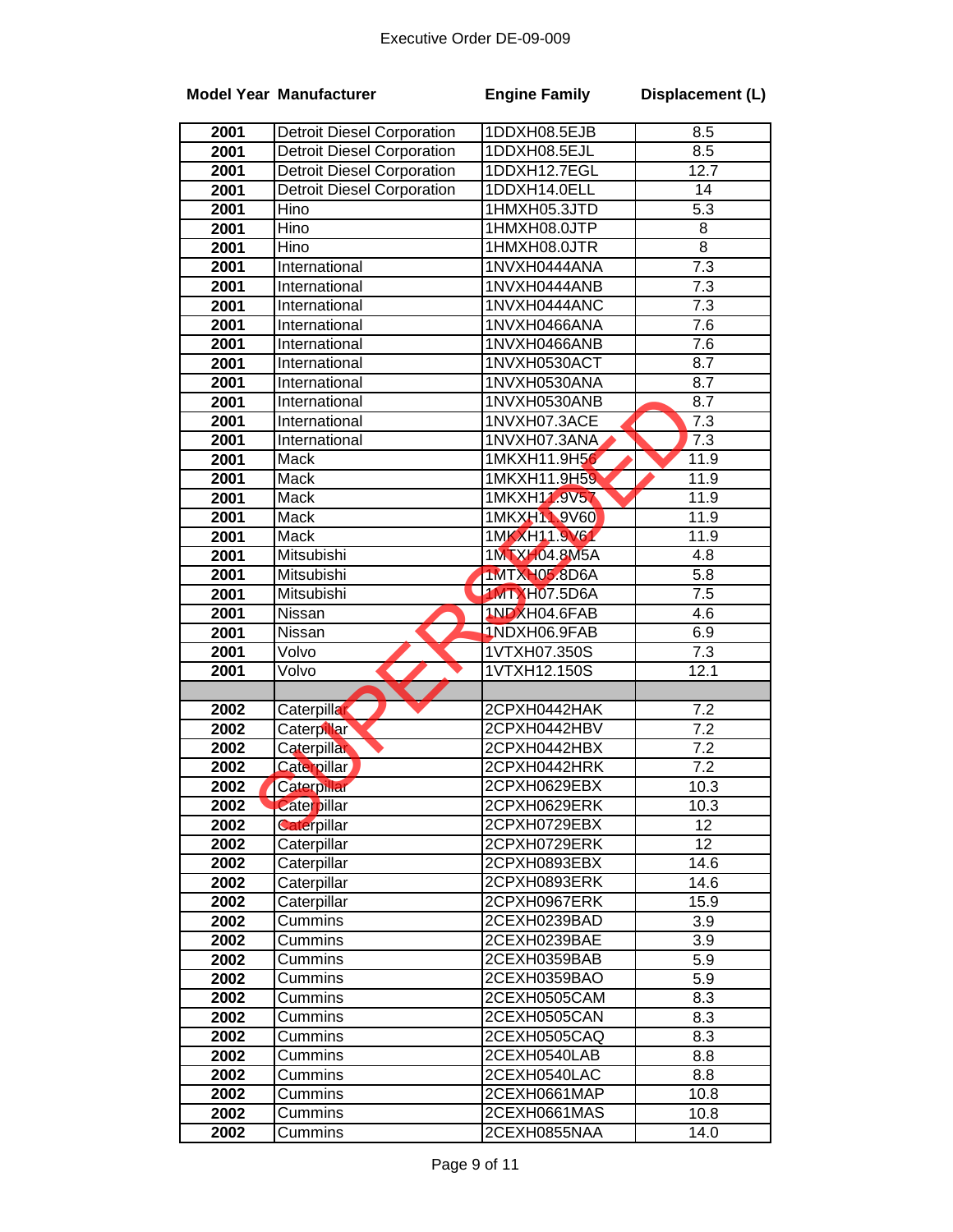|              | <b>Model Year Manufacturer</b>    | <b>Engine Family</b>         | Displacement (L) |
|--------------|-----------------------------------|------------------------------|------------------|
| 2002         | Cummins                           | 2CEXH0912XAF                 | 15.0             |
| 2002         | <b>DaimlerChrysler</b>            | 2MBXH12.0DJA                 | $\overline{12}$  |
| 2002         | DaimlerChrysler                   | 2MBXH12.8DJA                 | 12.8             |
| 2002         | <b>DaimlerChrysler</b>            | 2MBXH15.9DJB                 | 15.9             |
| 2002         | <b>DaimlerChrysler</b>            | 2MBXH4.25DJA                 | 4.3              |
| 2002         | DaimlerChrysler                   | 2MBXH6.37DJA                 | 6.4              |
| 2002         | <b>DaimlerChrysler</b>            | 2MBXH6.37DJC                 | 6.4              |
| 2002         | Detroit Diesel Corporation        | 2DDXH08.5EJL                 | 8.5              |
| 2002         | <b>Detroit Diesel Corporation</b> | 2DDXH12.7EGL                 | 12.7             |
| 2002         | <b>Detroit Diesel Corporation</b> | 2DDXH12.7FGN                 | 12.7             |
| 2002         | <b>Detroit Diesel Corporation</b> | 2DDXH14.0ELL                 | 14               |
| 2002         | <b>General Engine Products</b>    | 2GEPH06.5521                 | 6.5              |
| 2002         | <b>General Motors</b>             | 2GMXH06.5521                 | 6.5              |
| 2002         | Hino                              | 2HMXH05.3JTD                 | 5.3              |
| 2002         | Hino                              | 2HMXH08.0JTP                 | 8                |
| 2002         | Hino                              | 2HMXH08.0JTR                 | $\overline{8}$   |
| 2002         | International                     | 2NVXH0444ANA                 | 7.3              |
| 2002         | International                     | 2NVXH0444ANB                 | 7.3              |
| 2002         | International                     | 2NVXH0444ANC                 | 7.3              |
| 2002         | International                     | 2NVXH0466ANA                 | $\overline{7.6}$ |
| 2002         | International                     | 2NVXH0466ANB                 | 7.6              |
| 2002         | International                     | 2NVXH0530ANA                 | 8.7              |
| 2002         | International                     | 2NVXH0530ANB                 | 8.7              |
| 2002         | International                     | 2NVXH0530ANC                 | 8.7              |
| 2002         | International                     | 2NVXH07.3ACE                 | 7.3              |
| 2002         | International                     | 2NVXH07.3ANA                 | 7.3              |
| 2002         | Isuzu                             | 2SZXH06.64RA                 | 6.6              |
| 2002         | Isuzu                             | 2SZXH07.84RA                 | 7.8              |
| 2002<br>2002 | Mack<br>Mack                      | 2MKXH11.9H59<br>2MKXH11.9H63 | 11.9<br>11.9     |
| 2002         | Mack                              | 2MKXH11.9V60                 | 11.9             |
| 2002         | Mack                              | 2MKXH11.9V61                 | 11.9             |
| 2002         | Mack                              | 2MKXH11.9V65                 | 11.9             |
| 2002         | <b>Mack</b>                       | 2MKXH11.9V66                 | 11.9             |
| 2002         | <b>Mack</b>                       | 2MKXH11.9V67                 | 11.9             |
| 2002         | <b>Mitsubishi</b>                 | 2MTXH04.8M5A                 | 4.8              |
| 2002         | <b>Mitsubishi</b>                 | 2MTXH05.8D6A                 | 5.8              |
| 2002         | Mitsubishi                        | 2MTXH07.5D6A                 | 7.5              |
| 2002         | Nissan                            | 2NDXH04.6FAB                 | 4.6              |
| 2002         | Nissan                            | 2NDXH06.9FAB                 | 6.9              |
| 2002         | Volvo                             | 2VTXH07.350S                 | 7.3              |
| 2002         | Volvo                             | 2VTXH12.150S                 | 12.1             |
|              |                                   |                              |                  |
| 2003         | Cummins                           | 3CEXH0239BAD                 | 3.9              |
| 2003         | Cummins                           | 3CEXH0505CAN                 | 8.3              |
| 2003         | Cummins                           | 3CEXH0505CAQ                 | 8.3              |
| 2003         | Cummins                           | 3CEXH0540LAC                 | 8.8              |
| 2003         | DaimlerChrysler                   | 3MBXH12.0DJA                 | 12               |
| 2003         | DaimlerChrysler                   | 3MBXH12.8DJA                 | 12.8             |
| 2003         | DaimlerChrysler                   | 3MBXH15.9DJB                 | 11.9             |
| 2003         | DaimlerChrysler                   | 3MBXH4.25DJA                 | 4.3              |
| 2003         | DaimlerChrysler                   | 3MBXH4.25DJC                 | 4.3              |
| 2003         | DaimlerChrysler                   | 3MBXH6.37DJA                 | 6.4              |